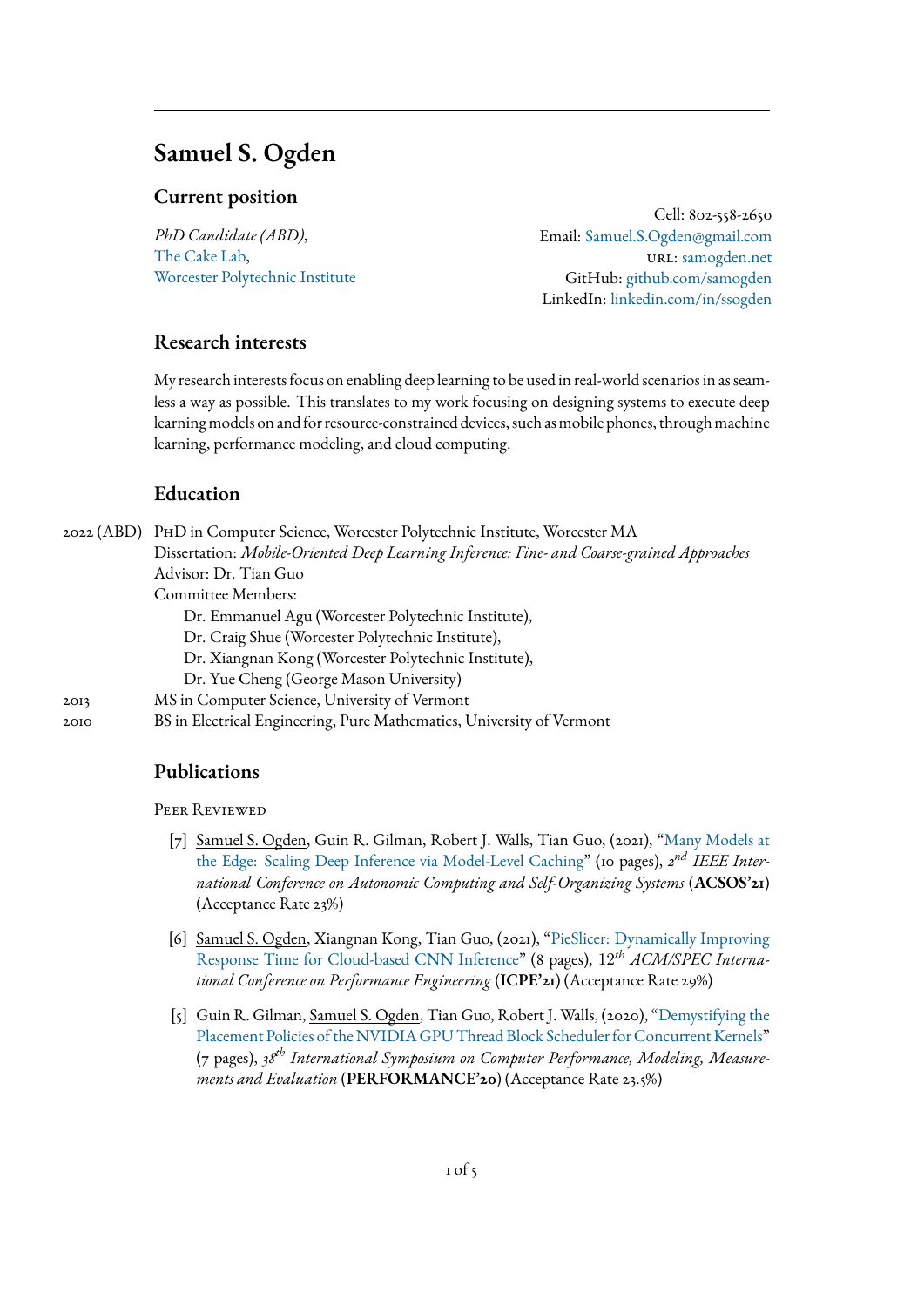- [4] Samuel S. Ogden, Tian Guo, (2020), ["MDInference: Balancing Inference Accuracy and](https://www.samogden.net/assets/pdfs/Ogden2020.pdf) [Latency for Mobile Applications"](https://www.samogden.net/assets/pdfs/Ogden2020.pdf) (11 pages), *IEEE International Conference on Cloud Engineering* (Invited) (**IC2E'20**) (Acceptance rate 51%)
- [3] Guin R. Gilman, Samuel S. Ogden, Robert J. Walls, Tian Guo, (2019), ["Challenges and](https://www.samogden.net/assets/pdfs/Gilman2019.pdf) [Opportunities of DNN Model Execution Caching"](https://www.samogden.net/assets/pdfs/Gilman2019.pdf), (5 pages) *MiddleWare DIDL Workshop* (**DIDL'19**)
- [2] Tian Guo, Robert J. Walls, Samuel S. Ogden, (2019), "EdgeServe: Efficient Deep Learning [Model Caching at the Edge"](https://www.samogden.net/assets/pdfs/Gilman2019.pdf) (3 pages), *4 th ACM/IEEE Symposium on Edge Computing* (**SEC'19**)
- [1] Samuel S. Ogden, Tian Guo, (2018), "MODI: Mobile Deep Inference Made Efficient by [Edge Computing"](https://www.samogden.net/assets/pdfs/Ogden2018.pdf) (7 pages), *USENIX Annual Technical Conference HotEdge Workshop 2018* (**HotEdge'18**)

#### **PREPRINTS**

- [3] Samuel S. Ogden, Tian Guo, ["Characterizing the Deep Neural Networks Inference Per](https://www.samogden.net/assets/pdfs/Ogden2019b.pdf)[formance of Mobile Applications"](https://www.samogden.net/assets/pdfs/Ogden2019b.pdf), *arxiv.org/1909.04783*
- [2] Samuel S. Ogden, Tian Guo, ["ModiPick: SLA-aware Accuracy Optimization for Mobile](https://www.samogden.net/assets/pdfs/Ogden2019a.pdf) [Deep Inference"](https://www.samogden.net/assets/pdfs/Ogden2019a.pdf)*arxiv.org/1909.02053*
- [1] Samuel S. Ogden, Tian Guo, ["CloudCoaster: Transient-aware Bursty Datacenter Work](https://www.samogden.net/assets/pdfs/Ogden2019.pdf)[load Scheduling"](https://www.samogden.net/assets/pdfs/Ogden2019.pdf)*arxiv.org/1907.02162*

#### Invited Talks

[1] Samuel S. Ogden, "Mobile Deep Inference", Guest Lecture, *Mobile and Ubiquitous Computing*, Worcester Polytechnic Institute, 2021

#### Campus Presentations

- [3] "CacheRipper: A Content Delivery Network for Deep Learning Models", 2021 (5 min talk), *Annual Graduate Research Innovation Exchange*, Worcester Polytechnic Institute
- [2] "MDInference: Balancing Inference Accuracy and Latency for Mobile Applications", 2020 (Poster), *Annual Graduate Research Innovation Exchange*, Worcester Polytechnic Institute
- [1] "ModiServe: Efficient SLA-aware Mobile Deep Inference Serving Platform", 2020 (Poster), *Annual Graduate Research Innovation Exchange*, Worcester Polytechnic Institute

#### **Research experience**

#### 2017-present **Graduate Research Assistant**, Worcester Polytechnic Institute (PI: Dr. Tian Guo)

*Deep Neural Network Execution Caching*

- Goal: Approach serving deep learning models from a caching perspective in order to reduce resource requirements and improve resource utilization.
- Core challenges: Number of unique models to host, scale of workload, size of models.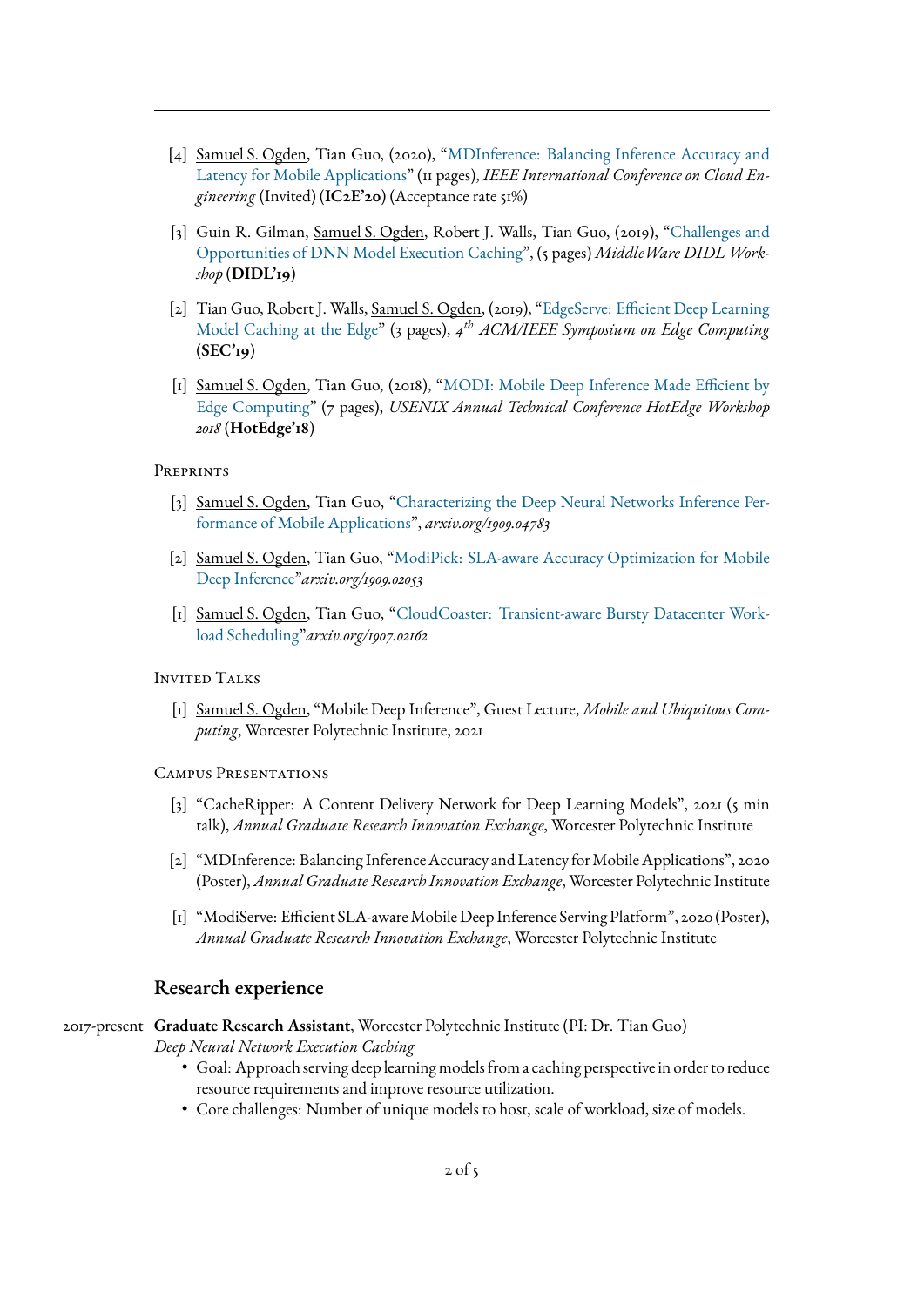- Results: By considering both model and workload characteristics we show that using CPUbased servers is more cost-effective with minimal impact on latency. Further, by treating models as cacheable objects we can reason about their relative utility and improve resource utilization by adding or removing them from memory as needed. This allows for using smaller servers with less expensive components, thus allowing us to move model inference servers closer to the edge.
- Project website: <https://cake.wpi.edu/ripcord/>
- Code: <https://github.com/cake-lab/CremeBrulee>
- Publications: **[ACSOS'21](#page-0-0)**

#### *Per-request Inference Optimization*

- Goal: Consider the characteristics of each inference execution in order to improve its performance, both in terms of latency and accuracy, as much as possible.
- Core challenges: Inherently constrained and variable mobile environment.
- Results: Through modeling of execution and pre-execution steps we demonstrated that it is possible to change execution pipeline decisions at runtime leading to improved, and bounded, latency while opportunistically improving accuracy.
- Code: [https://github.com/cake-lab/PieSlicer,](#page-0-1) <https://github.com/cake-lab/MDInference>
- Publications: **[ICPE'21](#page-0-0)**, **[IC2E'20](#page-0-0)**

### *On-devince Inference Exploration*

- Goal: Explore the possibility of on-device inference using deep learning models.
- Core challenges: Model size, model resource constraints, model optimization techniques
- Results: We found that different optimizations affected models in a range of ways, with trade-offs being made between model size, execution latency, and accuracy. Overall, leveraging deep learning models on-device is feasible, but due to the overhead and constrained resources remote inference is a viable alternative, especially on older and less capable devices.
- Code: <https://github.com/cake-lab/Mobile-deep-inference-benchmark-app>
- Publications: **[HotEdge'18](#page-0-0)**

*Transient-Aware Workload Scheduling.*

- Goal: Reduce cost of workload execution by leveraging transient resources.
- Core challenges: Transient resources are inherently unreliable while workload scheduling relies heavily on resource availability and reliability.
- Results: We showed that by leveraging transient resources, and being aware of their unreliability when scheduling, it was possible to reduce workload execution time while maintaining or lowering cost.

#### 2010-2012 **Graduate Research Assistant**, University of Vermont (PI: Dr. Christian Skalka)

*SnowFlake*: Wireless sensor network for estimation of snowpack depth and groundwater.

2009-2010 **Senior Capstone Project**, University of Vermont (External Partner: MITRE Corp.)

*makeONE*: Exploration project focused on capabilities of 3D printers and development a database of replacement parts for military and civilian users.

# **Teaching experience**

#### **Graduate Teaching Assistant**, Worcester Polytechnic Institute

*Accelerated Object-Oriented Design Concepts* (2021),

- Course Description: Freshman level accelerated introduction to OOP targeting students who have previously had some programming experience.
- Size: 101 students, 1 TA, 4 undergraduate student assistants.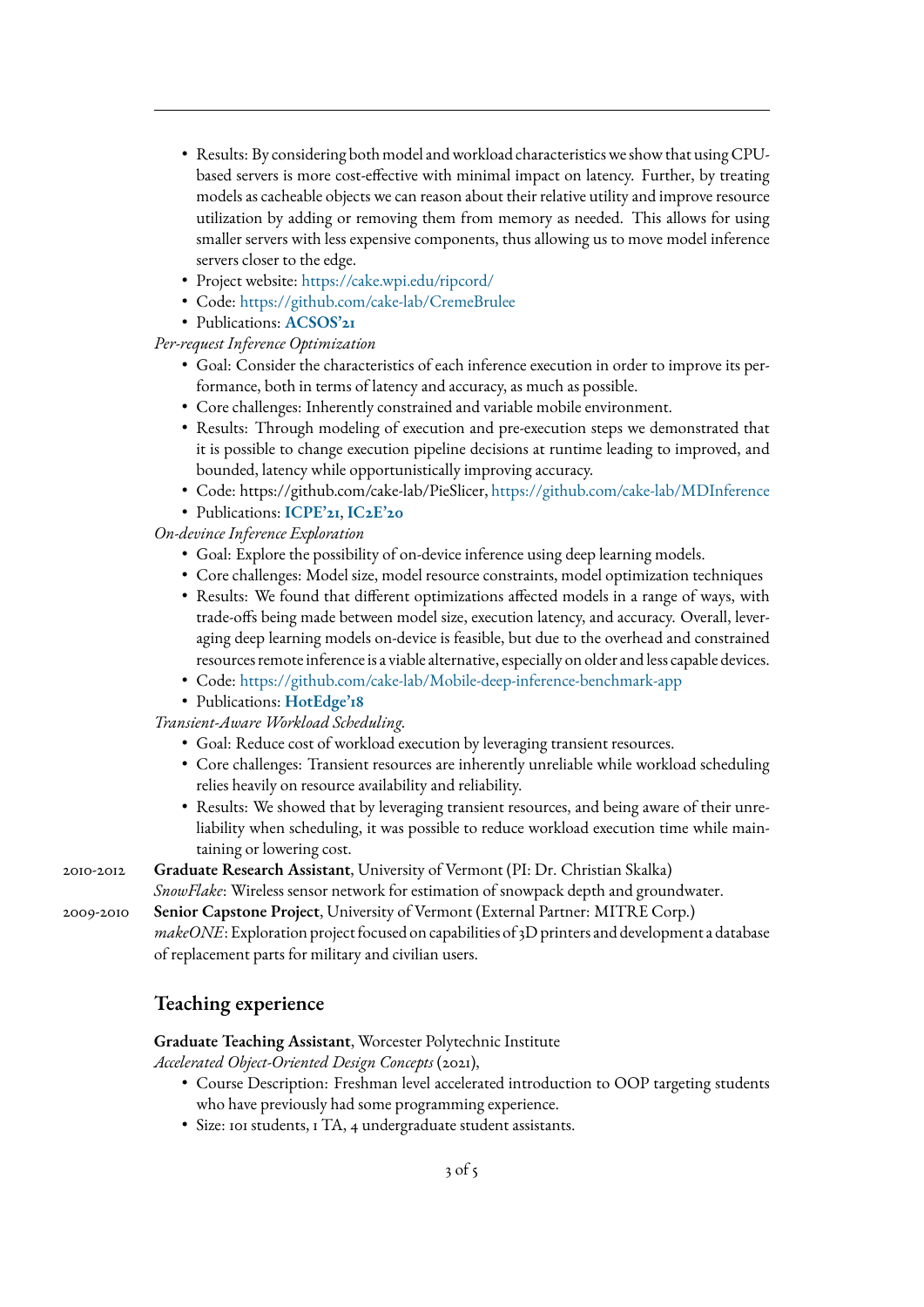• Extra Responsibilities: As the sole TA, I was responsible for running exam review sessions, setting up one-on-one help sessions with struggling students, plurality of grading, and tracking of logistics.

*Mobile & Ubiquitous Computing* (2021),

- Course Description: Senior-level mobile application design course, introducing key concepts of mobile oriented design as well as modern programming techniques.
- Size: 82 students, 2 TAs
- Extra Responsibilities: I designed a tutorial for the class, as well as giving a guest lecture on the challenges and recent research into integrating deep learning models into mobile applications.

*Introduction to Artificial Intelligence* (2017),

- Course Description: Senior-level overview of artificial intelligence, from early expert systems to modern deep learning techniques.
- Size: 87 Students, 2 TAs
- Extra Responsibilities: Designed and ran term-long project focused on the development of Gomoku engines that culminated in an extra credit in-class tournament that generated significant interest and engagement.

*Computer Networks* (2017),

- Course Description: Junior-level introduction to computer networking, including lowlevel implementations to high-level network communication approaches.
- Size: 50 students, 1 TA
- Extra Responsibilities: Setting up one-on-one help sessions with struggling students

**Graduate Teaching Assistant**, University of Vermont

*Puzzles, Games, and Algorithms* (2011),

- Course Description: A freshman-level course aimed at non-majors to introduce them to computer science and the use of algorithms through a series of puzzles games and algorithms including maze solving, code breaking, and unscrambling rubrics cubes.
- Extra Responsibilities: Designed and ran a weekly 3-hour lab aimed to augment in-class lectures by teaching concrete programming techniques to write algorithms.

*Introduction to Web Design* (2011),

• Course Description: Sophomore-level introduction to web design course.

**Teaching Assistant**, University of Vermont

*Introduction to Engineering*,

- Course Description: Freshman-level overview of engineering disciplines and techniques designed to introduce students to the field and help them experience a range of possible careers.
- Extra Responsibilities: Helped to design semester-long project and then advised and assisted students in the design and implementation of their solutions.

# **Industry experience**

- 2012-2017 Staff Engineer, GLOBALFOUNDRIES/IBM, Essex VT • Core responsibilities: Design and develop tools for ASIC verification, lead daily team meetings, interface with external clients and internal teams to enforce design and deadline constraints, develop new technology nodes 2009 Lab Technician, University of Vermont, Burlington VT
	- 4 of 5